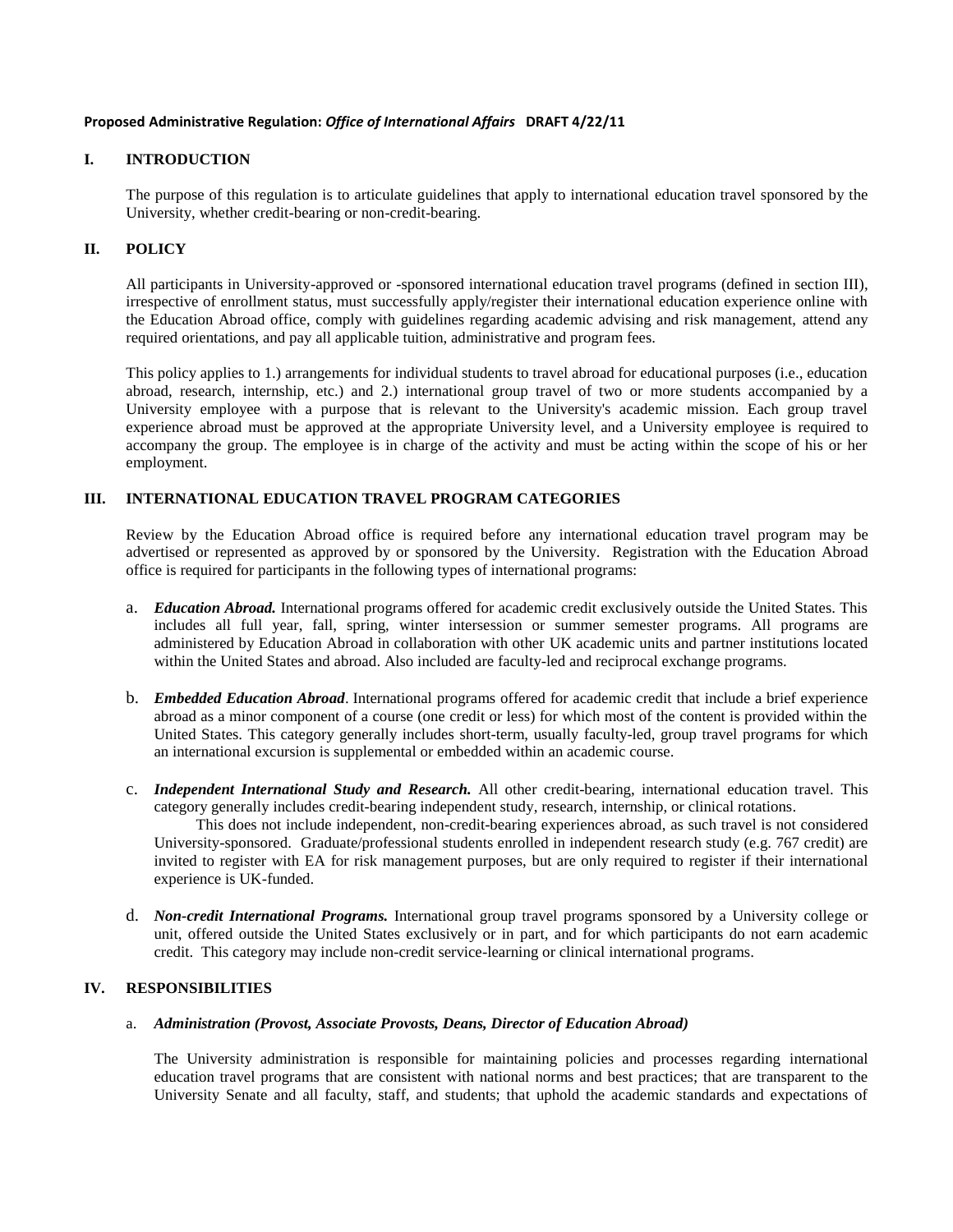professional conduct of the University; and that support the Education Abroad Business Plan approved by the Provost Budget Office. These responsibilities include attention to student safety and the management of institutional risk, insofar as is consistent with national norms and feasible in the context of a public research university.

#### b. *Faculty/Staff Supervising EA Programs*

UK faculty members are responsible for appropriate advising and evaluation of credit-transfer equivalency, for course credits earned at international sites. UK faculty and staff who directly supervise student groups in international settings are responsible for observing all norms of conduct including preparation and distribution of course-appropriate syllabi, confidentiality of student records, appropriate financial controls, and standards of academic assessment. Faculty and staff who directly supervise student groups abroad are also responsible for attending training sessions sponsored by the Education Abroad office, maintaining appropriate communication with the Education Abroad office, and adhering to emergency management protocols.

#### c. *Students*

All students participating in University-approved or -sponsored international education travel programs are responsible for abiding by the Student Rights & Responsibilities document, which includes the Code of Student Conduct as well as the University of Kentucky Alcohol Policy. Students from healthcare colleges are also responsible for abiding by the Healthcare Colleges Code of Conduct, as well as by additional policies related to clinical professional education and housed within the colleges. As appropriate, students are responsible for obtaining academic advising in order to ascertain whether credits earned abroad will be accepted as transfer credit by the University of Kentucky.

# **V. CREDIT TRANSFER & GRADING**

The University accepts collegiate-level degree credits earned abroad in accordance with the *Kentucky Postsecondary Education Transfer Policy*. Transfer work from institutions outside the United States is evaluated on an individual basis from official transcripts, processed through the Office of the Registrar. The Office of Undergraduate Admissions and University Registrar generally determine the transferability of completed course work. Then, the designated faculty member of the appropriate department or college determines how the transferred coursework applies toward degree requirements. Grade point averages (GPA's) from other institutions do not transfer to the University.

## **VI. INSURANCE**

Program participants of any UK-approved international education travel program, whether credit-bearing or noncredit-bearing, are required to purchase Travel Medical Insurance through the Education Abroad office. The Education Abroad office may grant exceptions in cases when students have existing coverage that meets the minimum standards of the University or are participating on external programs that offer uniform coverage that meets the minimum standards of the University. No exceptions are granted to participants of University of Kentucky faculty-led group travel programs. Students, faculty, staff members, or external participants who participate in clinical international programs sponsored by the University of Kentucky-, whether credit-bearing or non-credit bearing, must also purchase or possess malpractice insurance that meets the minimum standards of the University.

#### **VII. RISK MANAGEMENT**

The University operates under the presumption that students should not pursue academic activity in a country for which a U.S. Department of State Travel Warning is in effect. However, the University will consider exceptions on a case-by-case basis. Exceptions are based upon petitions submitted by each student or faculty member proposing the travel, and are reviewed by a standing advisory committee composed of members of the International Advisory Council, along with relevant University staff members (Legal Counsel, Risk Management). The review committee will make a recommendation to the Associate Provost for International Programs, who will consult with the College dean, or designee, and then make the final decision.